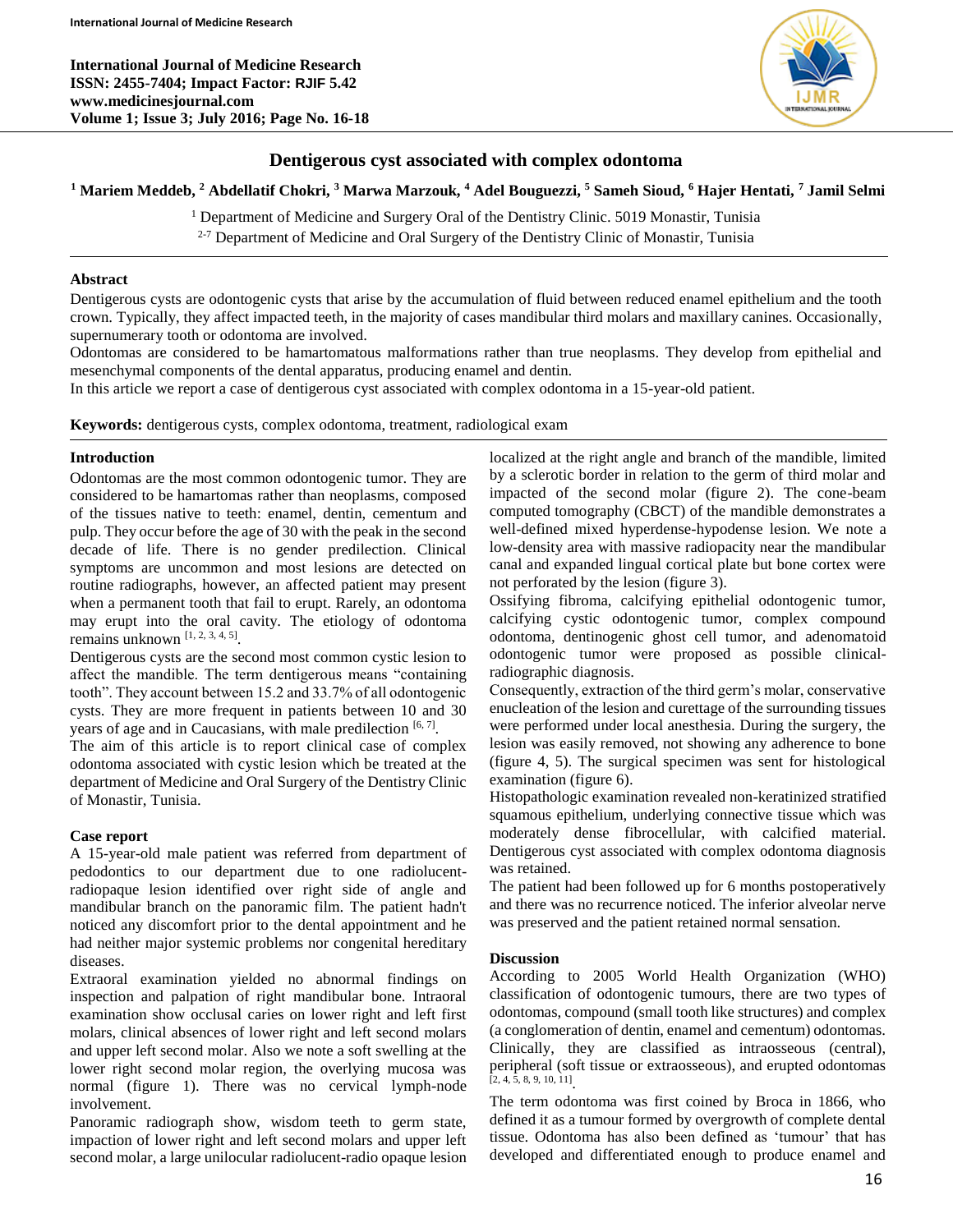#### **International Journal of Medicine Research**

dentin. Odontomas are the most frequently occurring odontogenic tumors which constitute 22% of all the odontogenic tumors of the jaws, characterized by their slow growth and nonaggressive behavior. The etiology of odontoma is still unclear, despite several theories have been proposed, and various causes including trauma, infection, family history and genetic mutation have been postulated  $[1, 12, 13, 14, 15]$ .

The frequency of complex variant constitutes between 5 to 30 % of all odontogenic tumors <sup>[1]</sup>. Usually they are located in the posterior mandible and the second most common site is the anterior maxilla. They are usually symptomless and often prevent the eruption of contiguous teeth; they are frequently discovered incidentally during routine radiographic examination. Sometimes it may include retention of permanent teeth, bone expansion, pain, and tooth displacement  $[1, 2, 4, 5, 8, 9, 4]$ 14] .

Odontomas present different stages of development which can be identified based on radiological features and the degree of calcification of the lesion. The first stage is characterized by radiolucency; the second stage shows partial calcification and the third stage exhibits predominant tissue calcifications with the surrounding radiolucent halo  $[4, 9, 12, 15]$ .

Histologically, the odontoma is not a diagnostic dilemma. It is composed of dentin, cementum, pulpal tissue and enamel. However, mature enamel is lost during the decalcification processing and will not be seen on conventional hematoxylin and eosin stained slides. Complex odontomas consist of an irregular mass of mature hard and soft dental tissues, which has no resemblance to teeth  $[2, 5]$ .

Odontoma has a limited growth potential, but it should be removed because it contains various tooth formulations that can predispose to cystic change, cause interference with eruption of permanent teeth and considerable destruction of bone. Odontomas can cause cystic degeneration, although this is considered to be a rare phenomenon  $[4, 9, 10]$ 

The early diagnosis and management of odontomas is important because these are a major category of odontogenic tumors occurring within the jaws. Odontomas are usually managed by conservative surgical excision. Prognosis after treatment is very favorable, with rare risk of recurrence [3, 14].

Dentigerous cysts are odontogenic cysts that are attached to the cemento-enamel junction of the unerupted tooth. Occasionally they are associated with supernumerary tooth or odontoma. They are most frequently involve mandibular third molars and maxillary canines  $[1, 6, 7, 12, 16]$ .

Dentigerous cysts are typically asymptomatic and are an incidental finding on routine radiographs. They are rarely painful and any pain suffered is associated with infection in the lesion. In some instances, these cysts can grow to very large size and affect the surrounding anatomical structure such as the mandibular canal, can trigger the inflammation, expansion and erosion of the cortical bone. They are solitary; however, multiple cysts may be seen with syndromes such as Gardner's syndrome, mucopolysaccharidosis, Maroteaux Lamy syndrome and basal cell nevus syndrome [6, 7, 16].

Radiographically, the dentigerous cyst usually occurs as a well-defined unilocular radiolucency, often with a sclerotic border. Three types of dentigerous cyst have been described radiographically: The central variety, in which the tooth crown is enclosed by the radiolucency, and the crown protrudes into the cystic lumen. The lateral variety in which the cyst occurs laterally along the tooth root, thus, partially surrounding the crown. The circumferential variety exists when the cyst not only surrounds the crown, but also extends down along the root surface, thus, giving the impression of the tooth within the cyst  $[6, 7]$ .

The standard treatment for these cysts is the enucleation and the extraction of the affected tooth. However, if the patient is a child and the affected tooth is not developed, a more conservative attitude should be considered, such as marsupialization  $[6, 7]$ .

Dentigerous cysts were diagnosed in conjunction with 27.6% of the odontomas<sup>[3]</sup>. Radiologically, this association appears as a mixed image containing radiolucent and radiopaque areas, with the differential diagnosis including calcifying cystic odontogenic tumors and ameloblastic fibro odontomas. Usually, they are asymptomatic and this delays the diagnosis. They together are a potential for complications like attaining large size, root resorption, destruction of the jaw bones and sometimes neoplastic changes like ameloblastoma. Prompt diagnosis and treatment is mandatory to prevent complications  $[4, 7, 17, 18, 19]$ .

# **Conclusion**

Simultaneous occurrence of pathologies like odontoma and dentigerous cyst are uncommon and their diagnosis based on the radiographic appearance alone is a challenge to overcome [17].



**Fig 1:** intraoral examination.



**Fig 2:** panoramic radiograph showing radio opaque-radiolucent lesions localized at the right angle and branch of the mandible, limited by a sclerotic border in relation to the germ of third molar and impacted of the second molar.